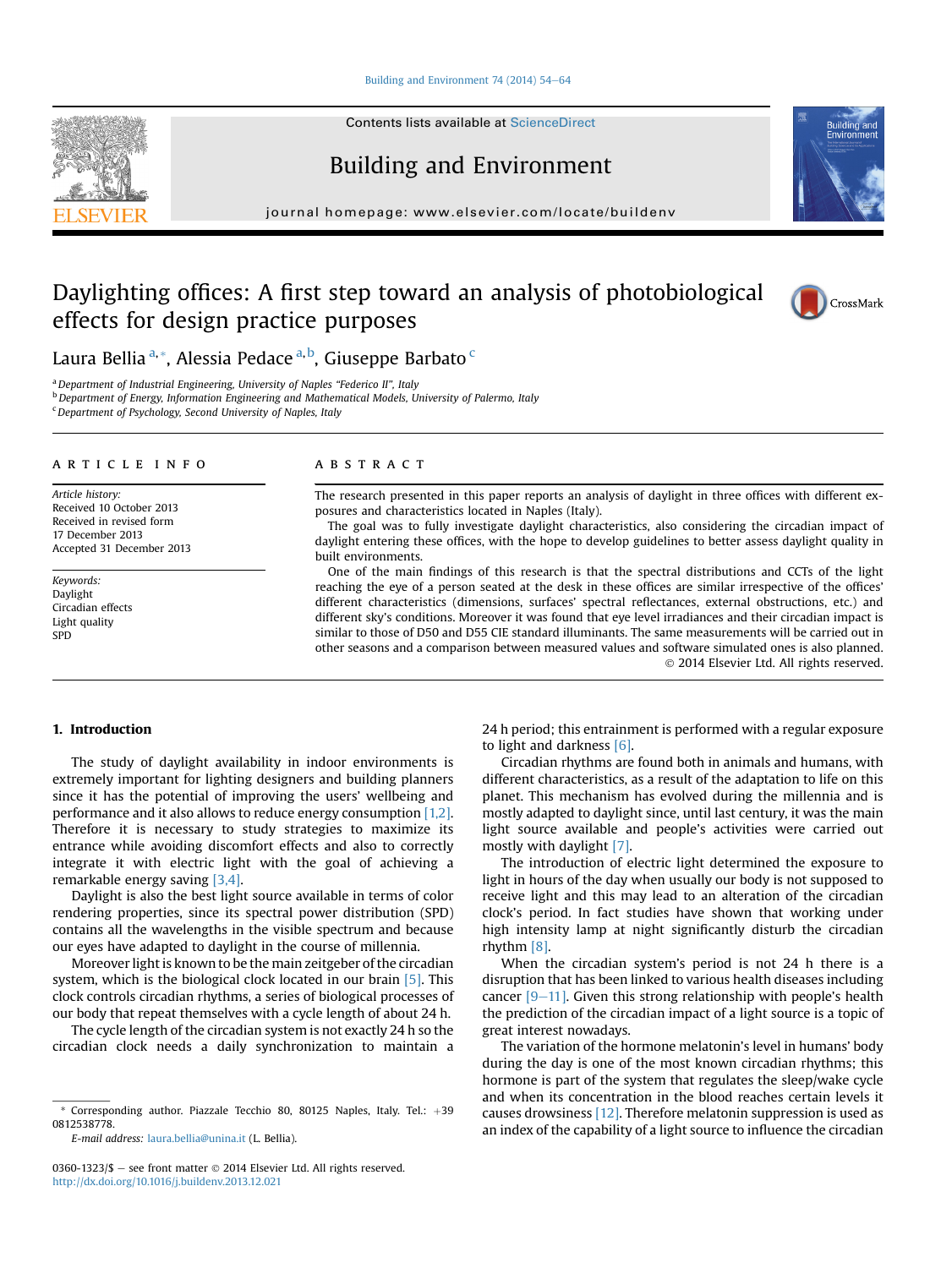system. It was demonstrated that blue light (460 nm) has the strongest effect on melatonin suppression in humans and has also significant effects on alertness and cognitive performance  $[13-15]$ . Moreover melatonin suppression in humans seems also to depend on the intensity of light [16].

So far the working of the circadian system's response to a light stimulus is not completely understood and different models to predict this response have been proposed but it is too early to establish a reference model. Brainard et al. [17] and Thapan et al. [18] proposed two action spectra for melatonin suppression in humans, based on experimental data, that show a peak sensitivity at about 460 nm; these two studies provided the basis for the development of other models of circadian phototransduction such as those proposed by Gall et al. [19], Pechacek et al. [20].

Also based on those two sets of data is the model by Rea et al. [21] that allows to calculate the circadian impact of a light stimulus, expressed in terms of nocturnal melatonin suppression, determined by an hour long exposure to light. This model has been modified in the course of the years [22,23] and it is one of the most accurate, since it takes into account the contributions of different photoreceptors and the spectral opponency, at the same time it is relatively easy to apply compared to other models.

The current knowledge of the circadian system does not allow to prescribe a minimum or recommended circadian stimulus value. From these premises it is clear that analyzing and being able to simulate the availability and characteristics of daylight in built environments and predict its circadian impact is extremely important to guarantee both users' wellness and energy savings.

Daylight is the subject of many researches published through the years; a conspicuous number of them have focused on the definition of newmethods to replace the daylight factor (DF) in the quantification of the amount of daylight available in an indoor environment  $[24-27]$ .

Other studies have addressed the problem of simulating daylight, given its variability that needs to be taken into account, and proposed different approaches  $[28-31]$ . Few studies have dealt with non visual effects of daylight and included them in a daylight's quality analysis  $[32-34]$ ; this topic is addressed in this paper by illustrating the results of a research conducted in three offices with different exposures located in Naples (Italy).

The goal is to carry out a global analysis of daylight including both visual and non visual issues and to investigate if there is any similarity between the three offices by comparing the results obtained. Moreover another aim is to continue to investigate the effect of internal and external surfaces on the spectral distribution of the light reaching the eye as it was previously done in two studies by the same authors [35,36].

Daylight measurements were carried out for about a month around summer solstice and the circadian impact of the light arriving at the eyes of a person seated at the desk was calculated using a procedure developed by Rea et al. and described in the method section [22,23]. The same measurements will be carried out in other seasons in order to fully understand the variations of daylight during the year in these three environments. Hopefully after these measurements it will be possible to obtain helpful indications for lighting designers.

## 2. Method

Measurements were carried out in different days, starting from 31 May 2013 and ending on 3 July 2013, in three offices of the Department of Industrial Engineering located at the seventh floor of one of the University of Naples Federico II's buildings.

The offices are indicated as Office 1 (OF1), Office 2 (OF2) and Office 3 (OF3) and Fig. 1 shows their urban location and external obstructions. OF1 has a westerly exposure and is indicated in Fig. 1 with a triangle, OF2 has an easterly exposure and is indicated with a circle, while OF3 has a southern exposure and is indicated with a rectangle. Fig. 2 reports the measured plans of the offices. Each office is 3 m high.

Fig. 3 reports a measured drawing of the offices' windows and the glasses' spectral transmission, OF1 has three double pane glasses while OF2 and OF3 have two double pane glasses. The offices' glasses have all the same characteristics which are the following: external and internal glasses are 4 mm thick, insulation gap is made of air  $(12 \text{ mm} \text{ thick})$ , g-value = 0.75, transmittance =  $67.6\%$ , light transmittance (D65) =  $81.5\%$ . The window to walls ratios are 37% for OF1, 27% for OF2 and 24% for OF3.

Fig. 4 shows the spectral reflectances for all the offices' surfaces, detected with a Konica Minolta  $CM - 2600d$  spectrophotometer.

The solar diagram for the measurements' period is reported in Fig. 5.

Table 1 lists monthly turbidity values for Naples as found on Satel  $-$  light website [37].



Fig. 1. Urban location and external obstructions of the three offices.